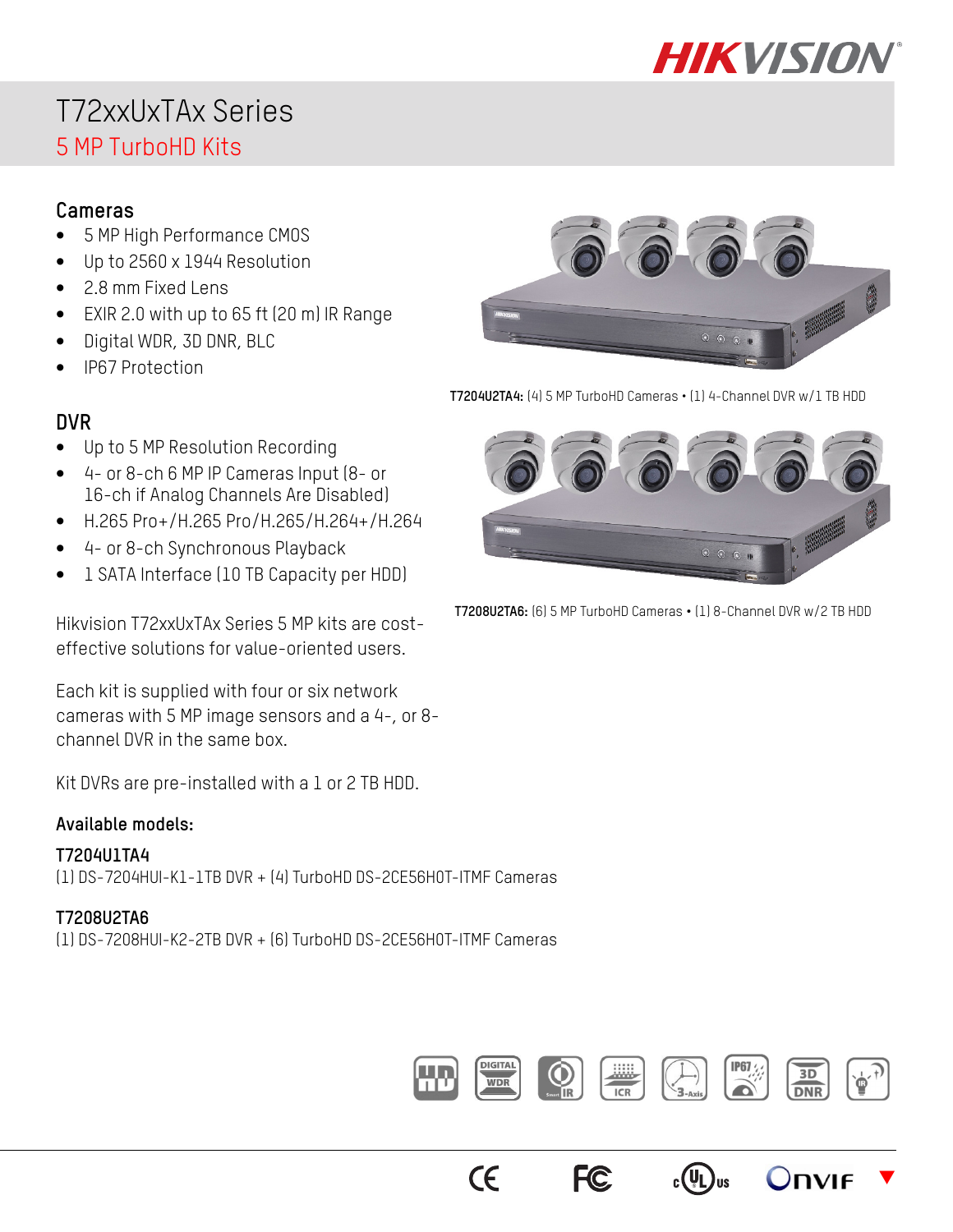# **Specifications**

|                                                    | T7204U1TA4<br>T7208U2TA6                                                                                                                                                                                                                     |
|----------------------------------------------------|----------------------------------------------------------------------------------------------------------------------------------------------------------------------------------------------------------------------------------------------|
| <b>CAMERA</b>                                      |                                                                                                                                                                                                                                              |
|                                                    | Camera Model DS-2CE56H0T-ITMF                                                                                                                                                                                                                |
| Camera Type Turret                                 |                                                                                                                                                                                                                                              |
| Number of Cameras 4                                | 6                                                                                                                                                                                                                                            |
|                                                    | Image Sensor 5 MP progressive scan CMOS<br>Resolution 2560 (H) × 1944 (V)                                                                                                                                                                    |
|                                                    |                                                                                                                                                                                                                                              |
|                                                    | Minimum Illumination Color: 0.01 lux @ (f/1.2, AGC on), 0 lux with IR<br>Shutter Speed 1/30 s to 1/50,000 s                                                                                                                                  |
|                                                    | Lens 2.8 mm fixed lens                                                                                                                                                                                                                       |
| Horizontal Field of View 85.5°                     |                                                                                                                                                                                                                                              |
| Lens Mount M12                                     |                                                                                                                                                                                                                                              |
|                                                    | Day/Night IR cut filter                                                                                                                                                                                                                      |
|                                                    | Angle Adjustment Pan: 0° to 360°; tilt: 0° to 75°; rotate: 0° to 360°                                                                                                                                                                        |
|                                                    | Synchronization Internal synchronization                                                                                                                                                                                                     |
|                                                    | Frame Rate 5 MP @ 20 fps, 4 MP @ 30 fps, 1080p @ 30 fps                                                                                                                                                                                      |
| Menu                                               |                                                                                                                                                                                                                                              |
|                                                    | AGC Supported                                                                                                                                                                                                                                |
| White Balance ATW/MWB                              | Day/Night Mode Auto/color/BW (black and white)                                                                                                                                                                                               |
|                                                    | <b>BLC</b> Supported                                                                                                                                                                                                                         |
|                                                    | DWDR Supported                                                                                                                                                                                                                               |
| Language English                                   |                                                                                                                                                                                                                                              |
|                                                    | Functions Brightness, sharpness, DNR, mirror, smart IR                                                                                                                                                                                       |
| Interface                                          |                                                                                                                                                                                                                                              |
|                                                    | TVI Video Output 1 HD analog output                                                                                                                                                                                                          |
|                                                    | Switch Button TVI/AHD/CVI/CVBS                                                                                                                                                                                                               |
| General                                            |                                                                                                                                                                                                                                              |
|                                                    | Operating Conditions -40° to 140° F (-40° to 60° C), humidity: 90% or less (non-condensing)                                                                                                                                                  |
| Power Consumption Maximum 4.3 W                    | Power Supply 12 VDC ±25%                                                                                                                                                                                                                     |
| Protection Level IP67                              |                                                                                                                                                                                                                                              |
| Material Metal                                     |                                                                                                                                                                                                                                              |
|                                                    | IR Range Up to 65 ft (20 m)                                                                                                                                                                                                                  |
|                                                    | Communication Up-the-Coax, protocol: HIKVISION-C (HD-TVI output)                                                                                                                                                                             |
|                                                    | Dimensions $3.58" \times 3.25" \times 2.69"$ (91 mm x 82.6 mm x 68.3 mm)                                                                                                                                                                     |
|                                                    | Weight Approximately 0.77 lbs (350 g)                                                                                                                                                                                                        |
| <b>DVR</b>                                         |                                                                                                                                                                                                                                              |
|                                                    | DVR Model DS-7204HUI-K1<br><b>DS-7208HUI-K2</b>                                                                                                                                                                                              |
|                                                    |                                                                                                                                                                                                                                              |
| Recording                                          |                                                                                                                                                                                                                                              |
|                                                    | Video Compression H.265 Pro+/H.265 Pro/H.265/H.264+/H.264                                                                                                                                                                                    |
|                                                    | When 8 MP Lite mode is not enabled: 8 MP/5 MP/4 MP/3 MP/1080p/720p/WD1/4CIF/VGA/CIF                                                                                                                                                          |
| <b>Encoding Resolution</b>                         | When 8 MP Lite mode is enabled: 8 MP Lite/3 MP/1080p/720p/WD1/4ClF/VGA/ClF                                                                                                                                                                   |
| Main                                               | When 8 MP Lite 8 MP @ 8 fps/5 MP @ 12 fps/4 MP @ 15 fps/3 MP @ 18 fps; 1080p/720p/WD1/4CIF/VGA/CIF @ 25 fps (P)/30 fps (N)                                                                                                                   |
| Stream                                             | mode is not enabled *8 MF @ 8 fps is available only for channel 1 of DS-7204HUi-K1                                                                                                                                                           |
| When 8 MP Lite<br>Frame Rate                       | 8 MP Lite/3 MP/1080p/720p/WD1/4CIF/VGA/CIF @ 15 fps                                                                                                                                                                                          |
| mode is enabled:                                   |                                                                                                                                                                                                                                              |
|                                                    | Sub-Stream Frame Rate WD1/4CIF/CIF @ 25 fps (P)/30 fps (N)                                                                                                                                                                                   |
|                                                    | Video Bit Rate 32 Kbps to 10 Mbps                                                                                                                                                                                                            |
|                                                    | Dual Stream Supported                                                                                                                                                                                                                        |
|                                                    | Stream Type Video, Video & Audio                                                                                                                                                                                                             |
| Audio Compression G.711u<br>Audio Bit Rate 64 Kbps |                                                                                                                                                                                                                                              |
| Video and Audio                                    |                                                                                                                                                                                                                                              |
|                                                    | 4-ch (up to 8-ch)<br>$8$ -ch (up to $16$ -ch)                                                                                                                                                                                                |
|                                                    | IP Video Input Up to 8 MP resolution                                                                                                                                                                                                         |
|                                                    | Supports H.265+/H.265/H.264+/H.264 IP cameras                                                                                                                                                                                                |
|                                                    | $4$ -ch<br>8-ch                                                                                                                                                                                                                              |
| Analog Video Input-                                | BNC interface (1.0 Vp-p, 75 0), supports Hikvision-C connection                                                                                                                                                                              |
|                                                    | HDTVI Input 8 MP, 5 MP, 4 MP, 3 MP, 1080p30, 1080p25, 720p60, 720p50, 720p30, 720p25                                                                                                                                                         |
|                                                    | AHD Input 5 MP, 4 MP, 1080p25, 1080p30, 720p25, 720p30                                                                                                                                                                                       |
|                                                    | HDCVI Input 5 MP, 4 MP, 1080p25, 1080p30, 720p25, 720p30                                                                                                                                                                                     |
|                                                    | <b>CVBS Input PAL/NTSC</b>                                                                                                                                                                                                                   |
|                                                    | CVBS Output 1-ch, BNC (1.0 Vp-p, 75 0), resolution: NTSC: 704 x 480                                                                                                                                                                          |
|                                                    | VGA 0utput 1-ch, 1920 × 1080/60 Hz, 1280 × 1024/60 Hz, 1280 × 720/60 Hz, 1024 × 768/60 Hz                                                                                                                                                    |
| HDMI 0utput                                        | 1-ch, 4K (3840 × 2160)/30 Hz, 2K (2560 × 1440)/60 Hz, 1920<br>1-ch, 1920 × 1080/60 Hz, 1280 × 1024/60 Hz, 1280 × 720/<br>× 1080/60 Hz, 1280 × 1024/60 Hz, 1280 × 720/60 Hz, 1024 ×<br>60 Hz, 1024 × 768/60 Hz                                |
|                                                    | 768/60 Hz                                                                                                                                                                                                                                    |
|                                                    | Audio Input 4-ch, RCA (2.0 Vp-p, 1K 0)                                                                                                                                                                                                       |
|                                                    | Audio Output 1-ch, RCA (Linear, 1K Q)                                                                                                                                                                                                        |
| Synchronous Playback 4-ch                          | Two-Way Audio 1-ch, RCA (2.0 Vp-p, 1K Ω) (using the first audio input)                                                                                                                                                                       |
| Network                                            | 8-ch                                                                                                                                                                                                                                         |
| Remote Connection 32                               | 64                                                                                                                                                                                                                                           |
|                                                    | Network Protocol TCP/IP, PPPoE, DHCP, Hik-Connect, DNS, DDNS, NTP, SADP, NFS, iSCSI, UPnP™, HTTPS, ONVIF<br>Network Interface 1, RJ-45 10M/100M self-adaptive Ethernet interface<br>1, RJ-45 10M/100M/1000M self-adaptive Ethernet interface |

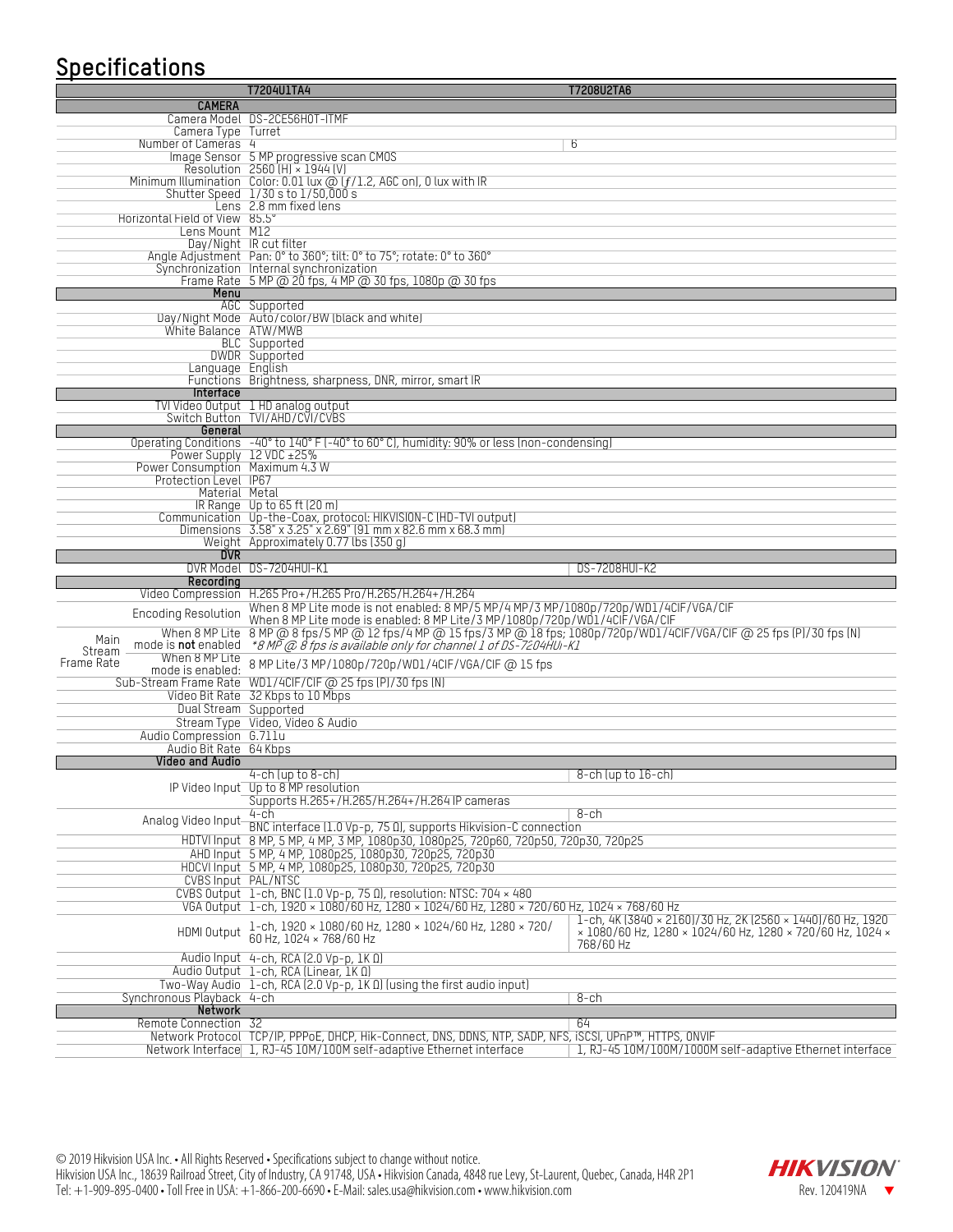## **Specifications** (continued)

| <b>Auxiliary Interface</b>              |                                                                                                                                                           |                                                                   |
|-----------------------------------------|-----------------------------------------------------------------------------------------------------------------------------------------------------------|-------------------------------------------------------------------|
|                                         | SATA 1 SATA interface                                                                                                                                     |                                                                   |
|                                         | Capacity Up to 10 TB capacity for each disk                                                                                                               |                                                                   |
|                                         | Serial Interface RS-485 (half-duplex)                                                                                                                     |                                                                   |
| USB Interface $2 \times$ USB 2.0        |                                                                                                                                                           | Front panel: $1 \times$ USB 2.0<br>Rear panel: $1 \times$ USB 3.0 |
| Alarm $ln/0$ ut $4/1$                   |                                                                                                                                                           | 8/4                                                               |
| General                                 |                                                                                                                                                           |                                                                   |
|                                         |                                                                                                                                                           |                                                                   |
| Power Supply 12 VDC                     |                                                                                                                                                           |                                                                   |
| Consumption (without HDD) <10 W         |                                                                                                                                                           | <20 W                                                             |
|                                         | Working Temperature +14° to +131° F (-10° to +55°C)                                                                                                       |                                                                   |
|                                         |                                                                                                                                                           |                                                                   |
| Weight (without HDD) <2.6 lb (<1.16 kg) | Working Humidity 10% to 90% non-condensing<br>Dimension $(W \times D \times H)$ 12.4" $\times$ 9.5" $\times$ 1.8" (315 mm $\times$ 242 mm $\times$ 45 mm) |                                                                   |

### **Interface**

### DS-7204HUI-K1 DVR Rear Panel



#### DS-7208HUI-K2 DVR Rear Panel



| No. | <b>Item</b>          | <b>Description</b>                                                                                              |
|-----|----------------------|-----------------------------------------------------------------------------------------------------------------|
|     | Analog Camera Inputs | BNC connectors for analog input                                                                                 |
|     | Audio In             | RCA connectors                                                                                                  |
|     | Audio Out            | RCA connectors                                                                                                  |
| 4   | VGA                  | DB-15 connector for VGA output. Displays local video output and menu.                                           |
| 5.  | HDMI                 | HDMI video output connector                                                                                     |
| 6   | USB Interface        | Universal Serial Bus port for additional devices                                                                |
|     | LAN                  | Network connector                                                                                               |
|     |                      | Connector for RS-485 devices: T+ and T- pins connect to R+ and R- pins of PTZ receiver respectively             |
| 8   | RS-485               | Connect D+, D- pins to controller's Ta, Tb pins (for cascading devices, connect first DVR's D+, D- pins to next |
|     |                      | $DVR's D+, D-pins$                                                                                              |
| 9   | Power Input          | Input: 100 to 240 VAC, 0utput: 12 VDC                                                                           |
| 10  | Power Switch         | Switch for turning device on/off                                                                                |
| 11  | Ground               | Grounding screw                                                                                                 |
| 12  | Video Out            | BNC connector for CVBS signal out                                                                               |

© 2019 Hikvision USA Inc. • All Rights Reserved • Specifications subject to change without notice. Hikvision USA Inc., 18639 Railroad Street, City of Industry, CA 91748, USA • Hikvision Canada, 4848 rue Levy, St-Laurent, Quebec, Canada, H4R 2P1 Tel: +1-909-895-0400 • Toll Free in USA: +1-866-200-6690 • E-Mail: sales.usa@hikvision.com • www.hikvision.com Rev. 120419NA -

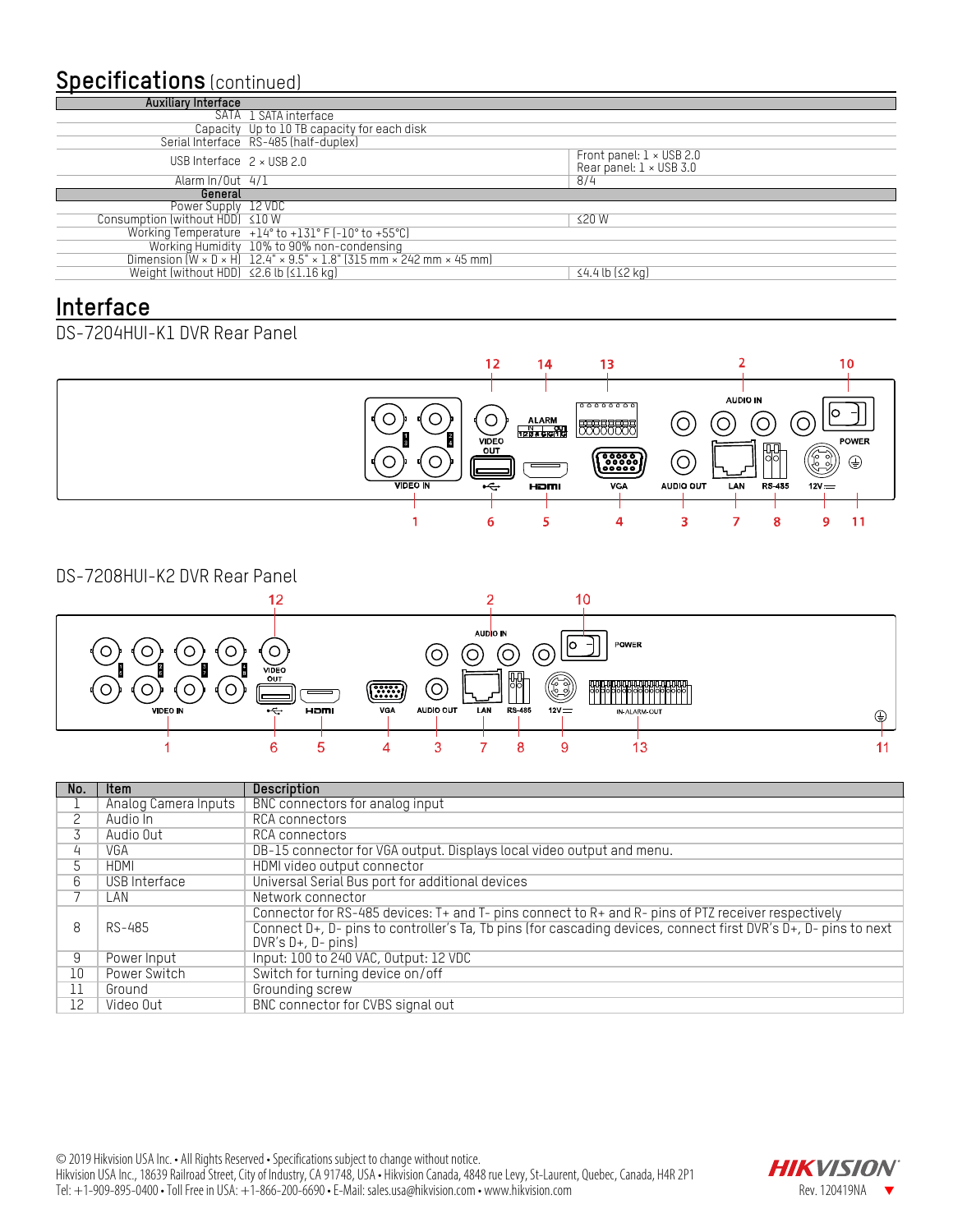# **Dimensions**

### DS-2CE56H0T-ITMF Camera



Unit: mm (inch)

### **Accessories** (Not Included)

| 11. June                          | $\ominus$                        |                                                  |                  |                    |                             |                                        |                                                            |
|-----------------------------------|----------------------------------|--------------------------------------------------|------------------|--------------------|-----------------------------|----------------------------------------|------------------------------------------------------------|
| <b>WMS</b><br>Wall Mount<br>Short | <b>WML</b><br>Wall Mount<br>Long | <b>PC110T</b><br>$110 \text{ mm}$<br>Pendant Cap | PМ<br>Pole Mount | CМ<br>Corner Mount | <b>CBXS</b><br>Conduit Base | <b>CPM</b><br>Ceiling Pendant<br>Mount | <b>CPME</b><br>Ceiling Pendant<br>Mount Extendable<br>Pole |

| <b>RPM</b>   | <b>SRS</b> | <b>SRSM</b>  | <b>SRSL</b> |
|--------------|------------|--------------|-------------|
| Roof Parapet | Sun/Rain   | Sun/Rain     | Sun/Rain    |
| Mount        | Shade      | Shade Medium | Shade Large |

## **Box Contents** (Subject to Change without Notice)

Drill Template Power Pigtail with Power Leads Quick Start Guide **Screws** Mouse Remote AAA Cells x 2 Power Supply Rack Ears x 2 (DS-7208HUI-K2 only)